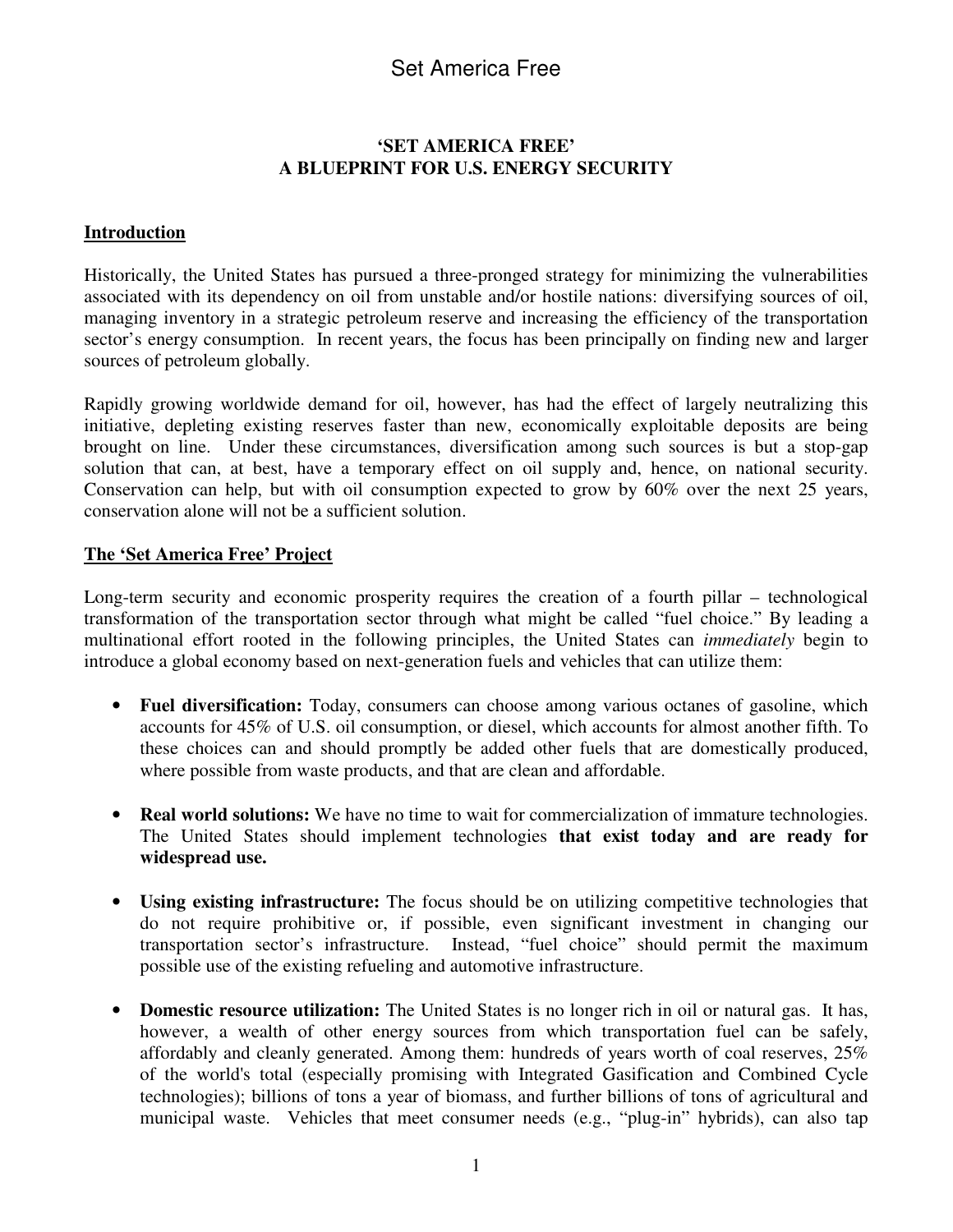# Set America Free

America's electrical grid to supply energy for transportation, making more efficient use of such clean sources of electricity as solar, wind, geothermal, hydroelectric and nuclear power.

• **Environmentally sensible choices:** The technologies adopted should improve public safety and respond to the public's environmental and health concerns.

## **Key Elements of the 'Set America Free' Project**

## *Vehicles:*

- **Hybrid electric vehicles:** There are already thousands of vehicles on America's roads that combine hybrid engines powered in an integrated fashion by liquid fuel-powered motors and battery-powered ones. Such vehicles increase gas-consumption efficiency by 30-40%.
- **Ultralight materials:** At least two-thirds of fuel use by a typical consumer vehicle is caused by its weight. Thanks to advances in both metals and plastics, ultralight vehicles can be affordably manufactured with today's technologies and can roughly halve fuel consumption without compromising safety, performance or cost effectiveness.
- **"Plug-in" hybrid electric vehicles:** Plug-in hybrid electric vehicles are also powered by a combination of electricity and liquid fuel. Unlike standard hybrids, however, plug-ins draw charge not only from the engine and captured braking energy, but also directly from the electrical grid by being plugged into standard electric outlets when not in use. Plug-in hybrids have liquid fuel tanks and internal combustion engines, so they do not face the range limitation posed by electric-only cars. Since fifty-percent of cars on the road in the United States are driven 20 miles a day or less, a plug-in with a 20-mile range battery would reduce fuel consumption by, on average, 85%. **Plug-in hybrid electric vehicles can reach fuel economy levels of 100 miles per gallon of gasoline consumed.**
- **Flexible fuel vehicles (FFVs):** FFVs are designed to burn on alcohol, gasoline, or any mixture of the two. About four million FFV's have been manufactured since 1996. The only difference between a conventional car and a flexible fuel vehicle is that the latter is equipped with a different control chip and some different fittings in the fuel line to accommodate the characteristics of alcohol. The marginal additional cost associated with such FFV-associated changes is currently under \$100 per vehicle. That cost would be reduced further as volume of FFVs increases, particularly if flexible fuel designs were to become the industry standard.
- **Flexible fuel/plug-in hybrid electric vehicles:** If the two technologies are combined, such vehicles can be powered by blends of alcohol fuels, gasoline, and electricity. If a plug-in vehicle is also a FFV fueled with 80% alcohol and 20% gasoline, fuel economy could reach *500 miles per gallon* of gasoline.

**If by 2025, all cars on the road are hybrids and half are plug-in hybrid vehicles, U.S. oil imports would drop by 8 million barrels per day (mbd). Today, the United States imports** 10 mbd and it is projected to import almost 20 mbd by 2025. If all of these cars were also **flexible fuel vehicles, U.S. oil imports would drop by as much as 12 mbd.**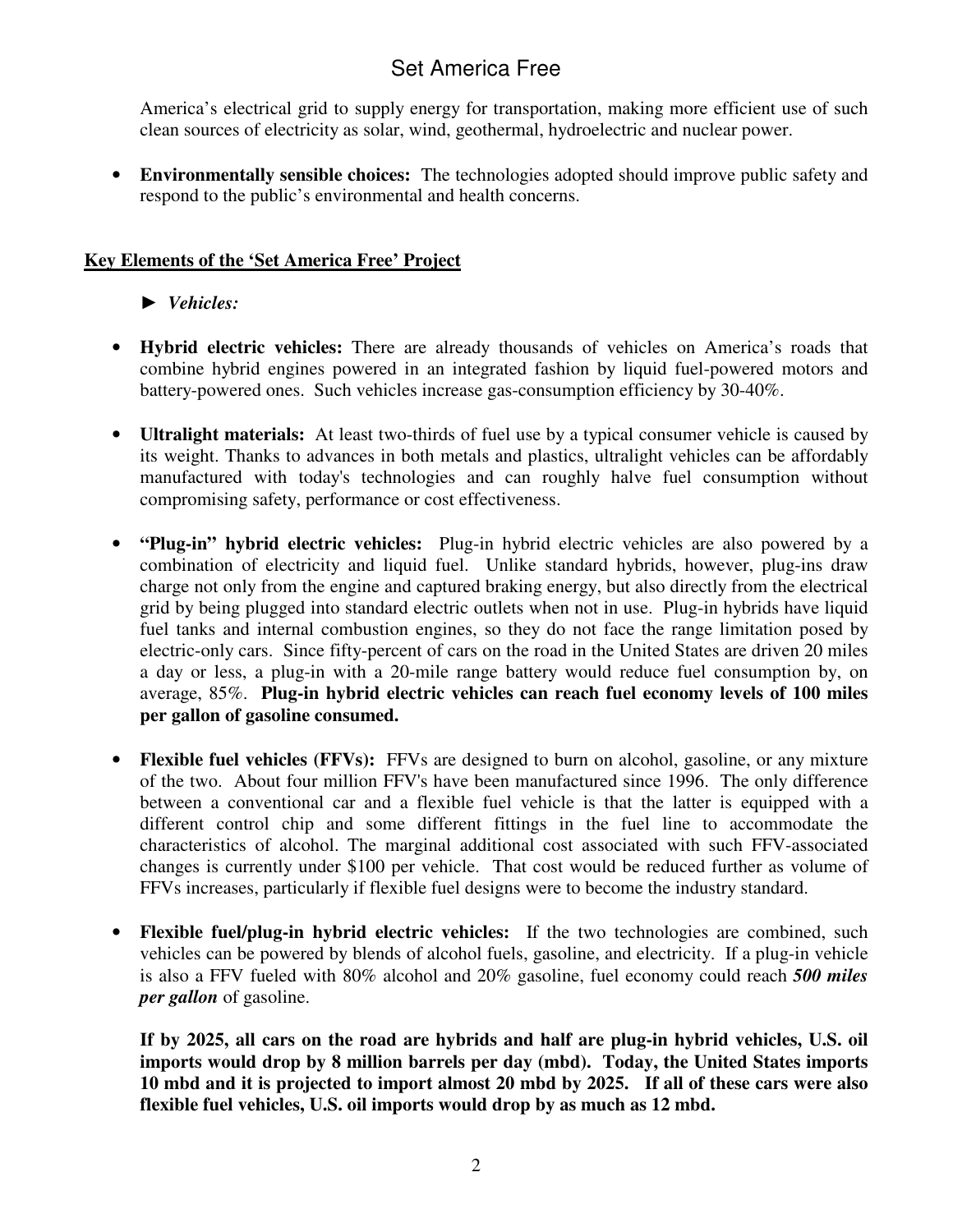## *Fuels:*

- **Fuel additives:** Fuel additives can enhance combustion efficiency by up to 25%. They can be blended into gasoline, diesel and bunker fuel.
- **Electricity as a fuel:** Less than 2% of U.S. electricity is generated from oil, so using electricity as a transportation fuel would greatly reduce dependence on imported petroleum. Plug-in hybrid vehicles would be charged at night in home garages -- a time-interval during which electric utilities have significant excess capacity. **The Electric Power Research Institute estimates that up to 30% of market penetration for plug-in hybrid electric vehicles with 20-mile electric range can be achieved without a need to install additional electricity-generating capacity.**

### • **Alcohol fuels: ethanol, methanol and other blends:**

*Ethanol* (also known as grain alcohol) is currently produced in the U.S. from corn. The industry currently has a capacity of 3.3 billion gallons a year and has increased on the average of 25% per year over the past three years. Upping production would be achieved by continuing to advance the corn-based ethanol industry and by commercializing the production of ethanol from biomass waste and dedicated energy crops. *P-Series* fuel (approved by the Department of Energy in 1999) is a more energy-efficient blend of ethanol, natural gas liquids and ether made from biomass waste.

*Methanol* (also known as wood alcohol) is today for the most part produced from natural gas. Expanding domestic production can be achieved by producing methanol from coal, a resource with which the U.S. is abundantly endowed. The commercial feasibility of coal-to-methanol technology was demonstrated as part of the DOE's "clean coal" technology effort. Currently, methanol is being cleanly produced from coal for under 50 cents a gallon.

It only costs about \$60,000 to add a fuel pump that serves one of the above fuels to an existing refueling station.

• **Non-oil based diesel:** Biodiesel is commercially produced from soybean and other vegetable oils. Diesel can also be made from waste products such as tires and animal byproducts, and is currently commercially produced from turkey offal. Diesel is also commercially produced from coal.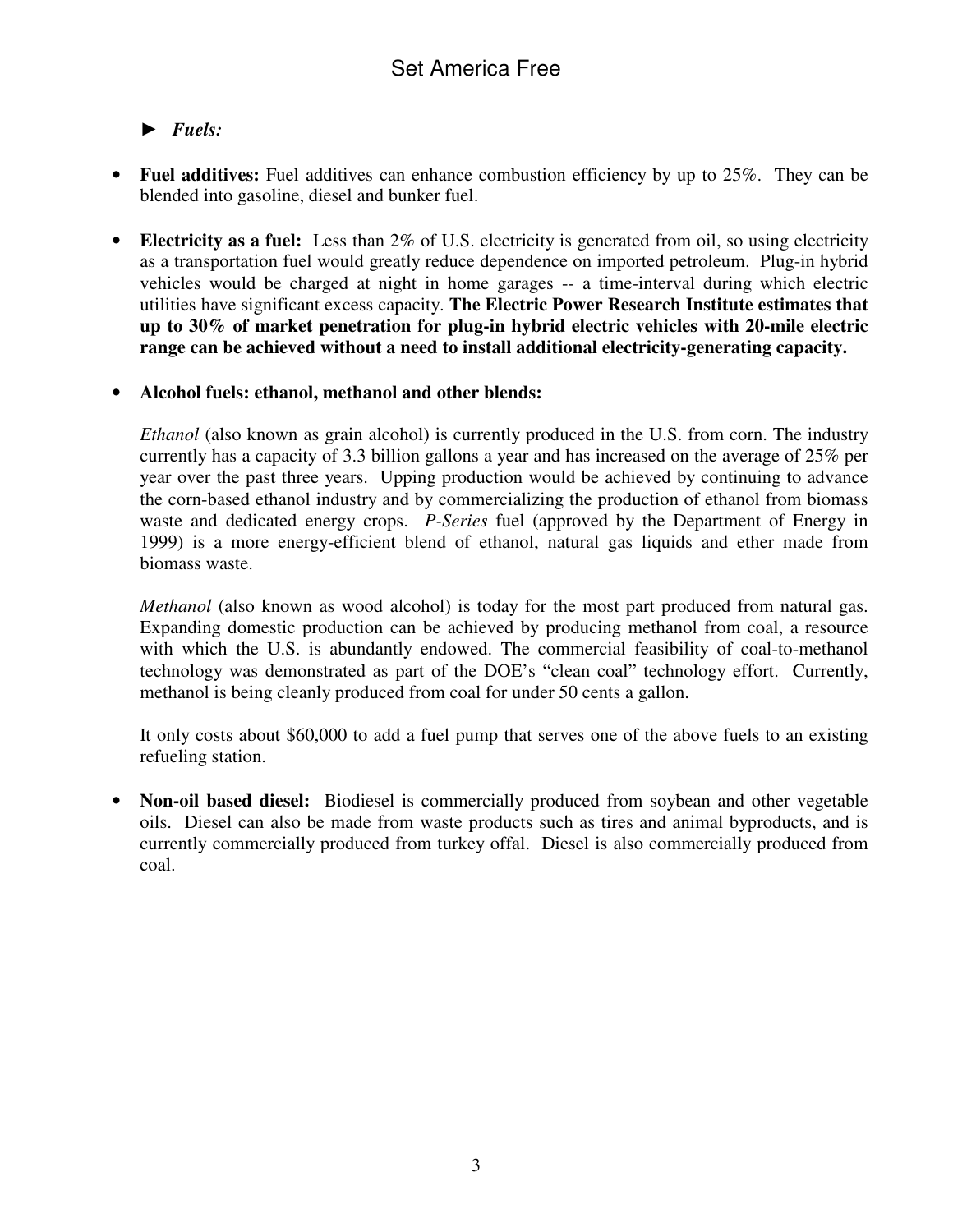## *Policy Recommendations:*

- Provide incentives to auto manufacturers to produce and consumers to purchase, hybrid vehicles, plug-in hybrid electric vehicles and FFVs across all vehicle models.
- Provide incentives for auto manufacturers to increase fuel efficiency of existing, non-FFV auto models.
- Conduct extensive testing of next-generation fuels across the vehicle spectrum to meet auto warranty and EPA emission standards.
- Mandate substantial incorporation of plug-ins and FFVs into federal, state, municipal and covered fleets.
- Provide investment tax incentives for corporate fleets and taxi fleets to switch to plug-ins, hybrids and FFVs.
- Encourage gasoline distributors to blend combustion enhancers into the fuel.
- Provide incentives for existing fueling stations to install pumps that serve all liquid fuels that can be used in the existing transportation infrastructure, and mandate that all new gas stations be so equipped.
- Provide incentives to enable new players, such as utilities, to enter the transportation fuel market, and for the development of environmentally sound exploitation of non-traditional petroleum deposits from stable areas (such as Canadian tar sands**)**.
- Provide incentives for the construction of plants that generate liquid transportation fuels from domestic energy resources, particularly from waste, that can be used in the existing infrastructure.
- Allocate funds for commercial scale demonstration plants that produce next-generation transportation fuels, particularly from waste products.
- Implement federal, state, and local policies to encourage mass transit and reduce vehicle-miles traveled.
- Work with other oil-consuming countries towards distribution of the above-mentioned technologies and overall reduction of reliance on petroleum, particularly from hostile and potentially unstable regions of the world.